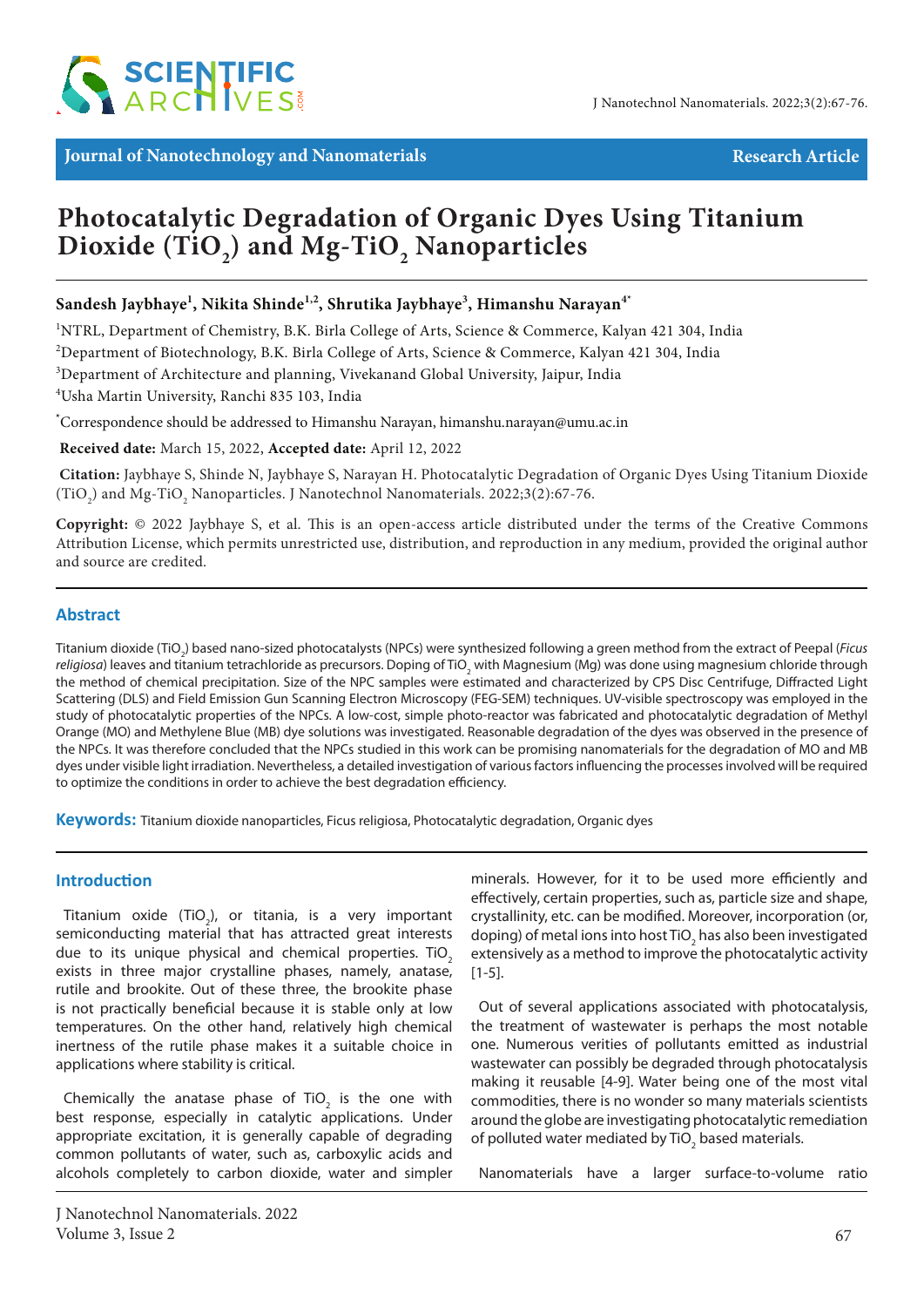| Kingdom:                | Plantae         |
|-------------------------|-----------------|
| <b>Division:</b>        | Magnoliophyta   |
| Class:                  | Magnoliopsida   |
| Order:                  | <b>Rosales</b>  |
| <b>Family:</b>          | Moraceae        |
| Genus:                  | Ficus           |
| <b>Species:</b>         | F. religiosa    |
| <b>Scientific Name:</b> | Ficus religiosa |

**Figure 1:** Peepal tree leaves (*Ficus religiosa*) and Scientific Classification.

compared to their bulk counterparts. This has important consequences for all those processes that occur at the surface of a material, such as, catalysis and detection. Therefore, nano-sized TiO<sub>2</sub> particles usually show improved [photocatalytic](https://en.wikipedia.org/wiki/Photocatalysis) activity. However, pure TiO<sub>2</sub> is a wide bandgap semiconductor that absorbs in the UV region of spectrum. As a result, the photocatalysis with TiO<sub>2</sub> can occur only under UV irradiation making it an expensive affair. A possible solution to this could be doping the host TiO<sub>2</sub> with a material that reduces the bandgap in such a way that photocatalysis can take place with inexpensive sources of visible light [6].

As discussed above, the photocatalysis of TiO<sub>2</sub> is a complex function of its physicochemical properties, including size, shape, surface characteristics and inner structure. Therefore, in order to enhance the photocatalytic efficiency, the TiO<sub>2</sub> may be doped with suitable ions to reduce its band gap. At the same time, appropriate methods can be employed to synthesize nano-sized particles of the catalyst [3-5,10].

Many existing physical and chemical synthesis approaches require high radiation, highly toxic reluctant, and stabilizing agents, which can cause pernicious effects to the ecosystem. In contrast, green synthesis of metallic and metal-oxide nanoparticles is an eco-friendly method that involves the simple process of bio-reduction and therefore, requires relatively low energy to initiate the reaction. Consequently, it is also cost effective also [10-13].

Recently, environment friendly, green, biosynthesis techniques employing plant extracts have gained added consideration as a simple, efficient, cost effective and feasible method, and an excellent alternative mean to conventional methods of nanoparticles production. Many researchers have employed green synthesis process for preparation of metal/ metal oxide nanoparticles via plant leaf extracts [10-16].

For plant leaf extract-based synthesis of nanoparticle, the extract is mixed with metal precursor solutions at different reaction conditions. The parameters determining the conditions of the plant leaf extract (such as types and concentration of phytochemicals, metal salt concentration, pH, and temperature) can be adjusted and tuned to optimize the rate of nanoparticle formation, their yield and stability. The leaf-extract based phytochemicals are known to usually reduce the precursor solutions into metal ions in short time, and they act also as a stabilizer for the nanoparticles produced [10-17]. For example, Fe-, Zn- and rare earth doped TiO<sub>2</sub> [4,5], Mg-doped ZnO [18] and TiO<sub>2</sub> [19] and many other pure, doped and modified nanomaterials are being investigated by a number of groups.

In the present study, we discuss the green-synthesis of pure, and Mg-ions doped, TiO<sub>2</sub> nano-sized photo catalyst (NPC) particles obtained from reduction of titanium tetrachloride precursor solution using Peepal (*Ficus religiosa*) leaf-extract. Even though the magnesium doped titanium-oxide based nanomaterials have been studied by some groups, the method of synthesis of this material through simple, inexpensive green route, particularly using the Peeple leaf-extract is being reported for the first time. Moreover, as a part of potential applications, we also report the results of photocatalytic degradation of Methylene Blue (MB) and Methyl Orange (MO) dyes using these nano-photo-catalysts, under visible light illumination of a tungsten lamp.

# **Materials and Methods**

AR grade (99.5% pure) Titanium Tetrachloride (TiCl<sub>4</sub>) was obtained from Loba Chemicals and AR grade Sodium Hydroxide (NaOH) pellets were obtained from SDFCL Fine-Chem Limited. LR grade Magnesium Chloride hexahydrate (MgCl<sub>2</sub>.6H<sub>2</sub>O) was obtained from Qualigens Company. All the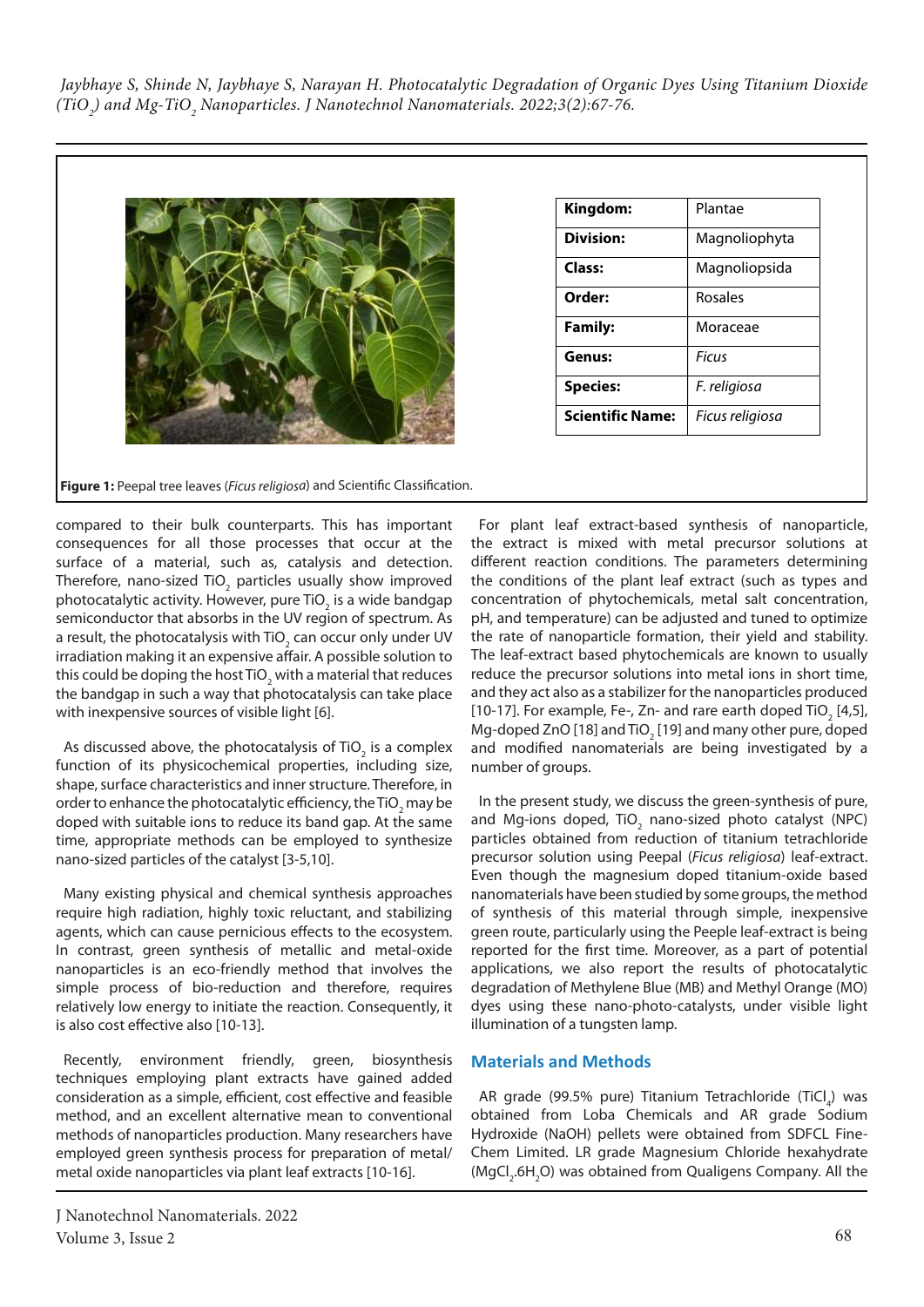chemicals were used without further purification. Solutions of 1 M NaOH and 1 M MgCl, were also prepared separately using distilled water.

# **Preparation of Peepal leaf-extract**

The Peepal leaf extract was prepared using distilled water. Fresh leaves were taken from the campus of B. K. Birla College of Arts, Science and Commerce (Autonomous) Kalyan. Leaves were thoroughly washed with distilled water and 10 g of these leaves was crushed in a Mortar-Pestle. Then 100 ml of distilled water was added to this and the solution was boiled for 45 min. Then the leaf extract solution was cooled, double filtered and centrifuged (REMI) at 5000 rpm for 5 min to remove all the debris and to obtain a clear solution.

## **Green synthesis of pure titanium dioxide nanoparticles**

TiCl<sub>4</sub> solution was prepared by adding 10 ml TiCl<sub>4</sub> slowly into 100 ml of distilled water at 5 – 6°C. 100 ml of TiCl, solution was slowly (drop wise) added to 100 ml of leaf extract on a magnetic stirrer (REMI 2MLH) at 500 – 600 rpm. The solution was magnetically stirred for 3 h and then sonicated for 2 h using an ultrasonic sonicator. The solution was kept overnight for settling. Next day, the solution was centrifuged at 5000 rpm for 10 min and supernatant was collected. The supernatant was calcinated (GRAVITY LAB INSTRUMENTS CO.) at 200°C for 6 h. White colored powder of TiO<sub>2</sub> was obtained which was collected and stored (Figure 2). The off-white-colored product obtained was collected and stored for characterization. It is a simple, eco-friendly way and economical method for synthesis of titanium dioxide nanoparticles.

# **Chemical synthesis of Mg-TiO<sub>2</sub> samples**

Hundred ml of TiCl<sub>4</sub> solution and 100 ml 1 M MgCl<sub>2</sub> solution were mixed together, and 1 M NaOH solution (precipitate precursor) was added drop by drop to it until the pH value reached to 7, under continuous stirring on a magnetic stirrer (REMI 2MLH). The solution was kept stirring for 6 hours continuously. The solution was kept overnight for settling. Afterwards, the brown colored precipitate was filtered and dried at 100°C in hot air oven for 6 h. The precipitate was then calcinated (GRAVITY LAB INSTRUMENTS CO.) at 200°C for 6 h. The powder obtained was stored carefully for further analysis. The resulting brown powder obtained was collected and stored for further studies. It is a chemical way for synthesis of titanium dioxide based nanoparticles (Figure 3).

Prior to investigation of degradation of dyes, the Mg-TiO<sub>2</sub> samples (Mg ions loaded/doped TiO<sub>2</sub> NPCs) were pre-treated in two different ways. NPC sample called D1 was stirred continuously for 6 h, and the one called D2 was stirred for 8 h, followed by a 4 h sonication.

## **Characterization of samples**

Spectroscopic analysis was performed using an UV-Vis spectrophotometer (SYSTRONICS). The samples were analyzed in Quartz cuvettes of 1 cm path length, scanning from 200 to 700 nm wavelength. Distilled water was used as reference for the baseline correction.

Determination of particle size of samples was done using CPS Disc Centrifuge UHR (Model DC24000). The CPS Disc Centrifuge separated the particles by size using centrifugal sedimentation in a liquid medium. Prior to measurements, the unit was calibrated using 8% and 24% of standard sucrose solution. Then titanium dioxide-based NPC samples were injected one at a time using a syringe, and analysis was carried out.

Field Emission Gun-Scanning Electron Microscopy (FEG-SEM) was employed to determine the size, shape and morphology of the NPCs. These analyses were done at Sophisticated Analytical Instrument Facility (SAIF), IIT Bombay on JEOL JSM-7600F FEG-SEM unit.

DLS sample analysis was done at Mumbai University using MALVERN PANANALYTICAL Zetasizer Nano range. The NPC

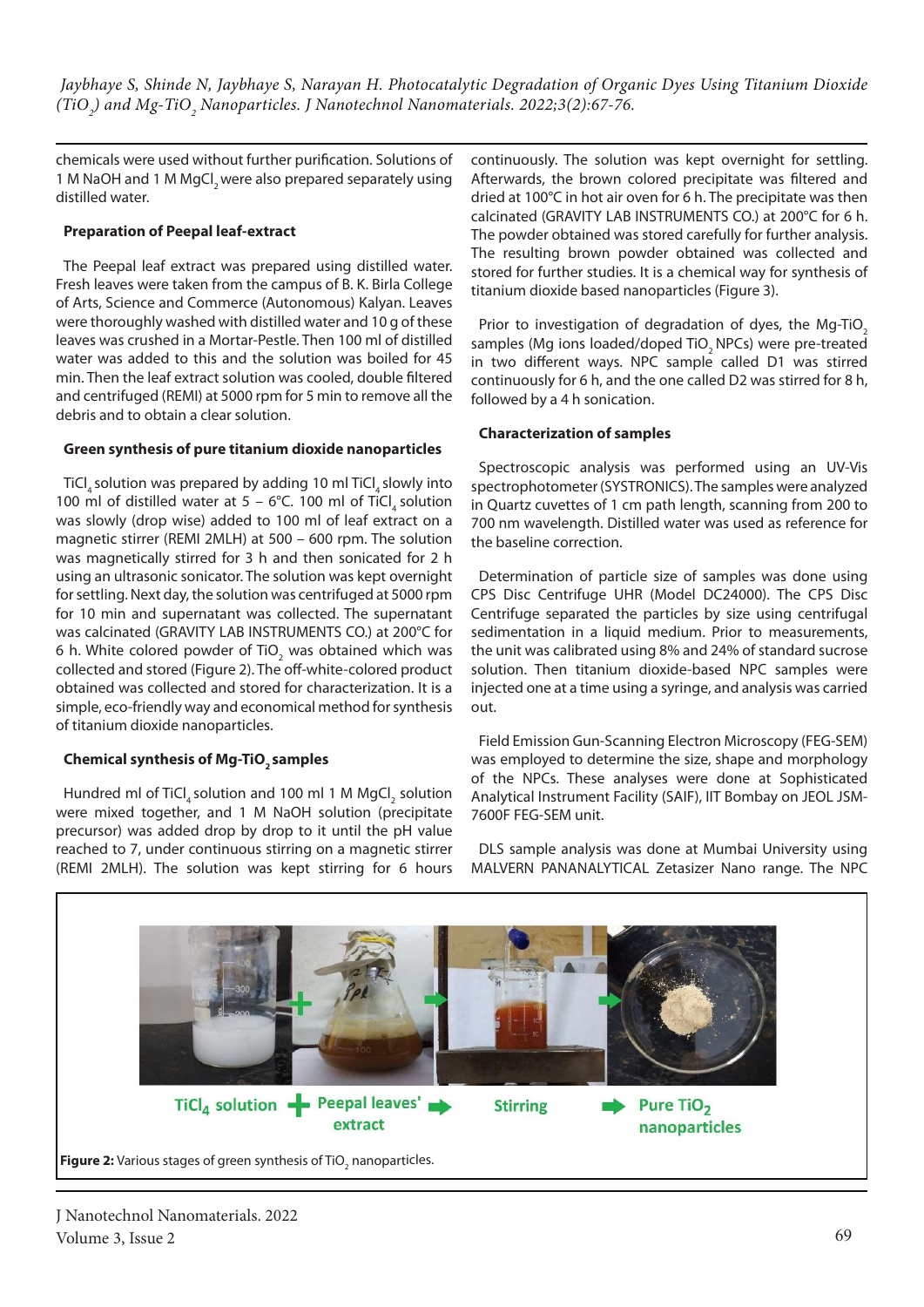

particles were dispersed in distilled water and diluted. Prior to analysis, the solution was sonicated for 15 min in order to make the dispersion uniform.

## **Fabrication of photo-reactor**

The visible–light photocatalytic activity was carried out in a locally fabricated, simple and inexpensive photo reactor [4,5,20] consisting of a 1 liter glass jar into which was placed a magnetic stirring bar and a smaller glass vessel that housed

the light source dipped into the solution without touching directly (Figure 4). A ring attached to a stand was fitted on top of the inner glass vessel to hold it in place inside the beaker, which was placed on a magnetic stirrer-table. A 100 W Tungsten lamp (Phillips) was placed in the middle of this vessel so that it could not touch the sides and its end was at least 2 cm from the bottom of the inner vessel. Finally, the inner vessel was sealed with parafilm where it touched the top of the beaker.



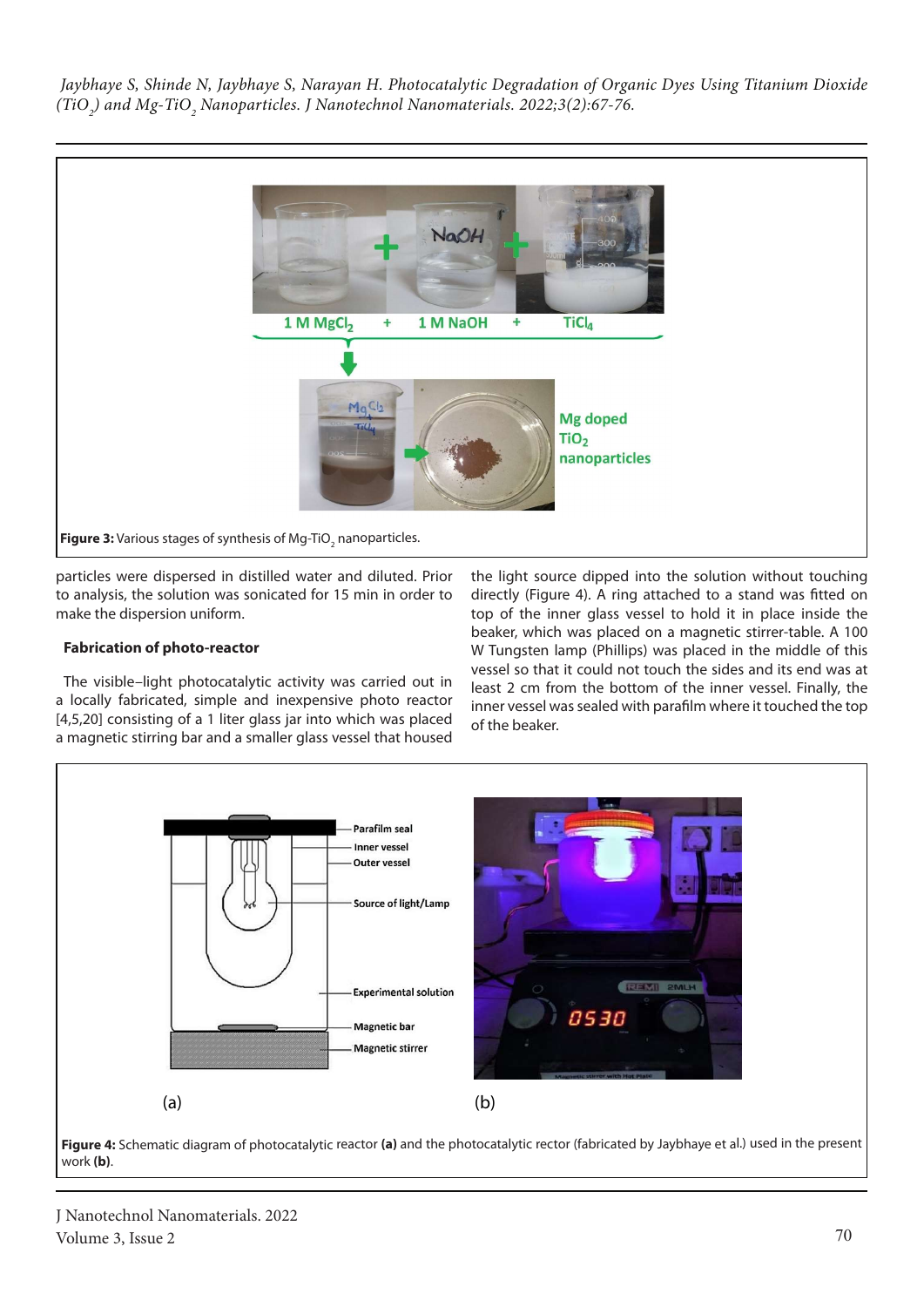

#### **Study of photocatalytic activity**

Photocatalytic activity of the prepared NPC samples was examined in terms of the degradation of Methylene Blue (MB) and Methyl Orange (MO) dyes in solution under illumination with a tungsten incandescent lamp. Chemical structures of the two dyes are shown in Figure 5.

Experimental solutions with 10 ppm of both dyes were prepared. In the reactor 500 ml of dye solution, a magnetic stirring bar and 150 mg of nanoparticles were placed. For uniform distribution of nanoparticles throughout the solution, after addition of NPC sample the solution was kept stirring for 15 min, without switching on of bulb. Then the light was switched on to begin the processes. Stirring and lamp were both kept on continuously through the experiment.

Every 10 minutes, 5 ml of the experimental mixture was taken out, centrifuged, and the resulting clear solution was taken for recording its absorbance spectra. on a UV-Vis double beam spectrophotometer (SYSTRONICS). The baseline correction of UV-Vis double beam spectrophotometer was done using distilled water prior to the experiment.

For MB the wavelength range of recorded spectrum was 500 to 700 nm, and for MO it was 300 to 500 nm because the respective absorption peaks (660 nm for MB and 460 nm for MO) were expected within these ranges. The peak values of absorption data were used as a direct indicator of the dye concentration and therefore used to plot the degradation curves.

The percentage of degradation was estimated in terms of the relative concentration (C/C<sub>o</sub>) in percent fraction, of the dye left in solution after a given time from the beginning. Here,  $\mathcal{C}_{_{\text{o}}}$  is the initial concentration and *C* is the concentration at time *t*.

The experimental procedure was carried out for all NPC samples placing the reactor in dark conditions to minimize the effects of various external sources of light.

#### **Results and Discussion**

#### **X-ray diffraction analysis**

Figure 6 shows the XRD patterns for the synthesized nanoparticles. A careful observation shows that rutile phase,

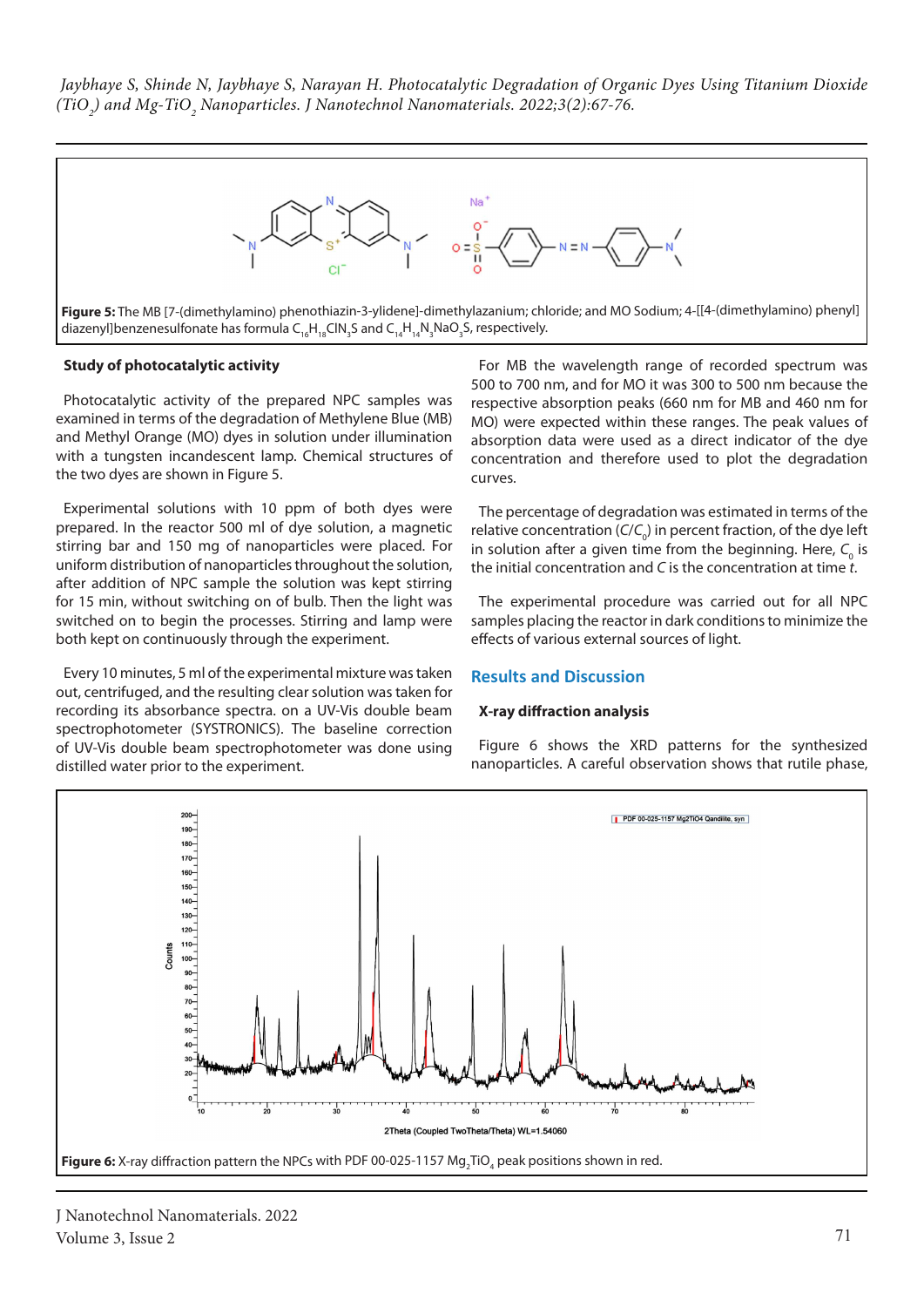with (110) peak around 27.7°, is more dominant phase of TiO<sub>2</sub> in the synthesized NPCs. Formation of a magnesium titanate phase of Qandilite, (or,  $Mg_2TiO_4$ ) is reasonably evident from the plot. The average particle size from the XRD data using Debye-Scherrer formula was estimated to be around 46 nm for a Gaussian peak fitting.

## **Particle size analysis**

The average particle size of TiO<sub>2</sub> nanoparticles was determined using CPS Disc Centrifuge particle size analyzer. The procedure for analysis was set in the software and the sample was processed. The particle of sample was found to be in range of 50 to 100 nm, with more than 90% particles having approximately 91 nm particle size. Another estimation of particle size was done through the DLS method, which gives an average mean value of size of sample. The Figure 7 (a) represents the average size distribution for TiO<sub>2</sub> nanoparticles.

It shows that the sample is polydisperse in nature. The size of TiO<sub>2</sub> nanoparticles is  $>$  20 nm. The Figure 7 (b) represents the size distribution data for Mg-TiO<sub>2</sub> nanoparticles. Due to agglomeration of the smaller grains of Mg-TiO<sub>2</sub> particles, the average size of was estimated to be >500 nm. In order to further consolidate the observations, FEG-SEM was carried out, which not only estimated the size but also furnished visual information about the shape and morphology of the NPCs. The FEG-SEM image of TiO<sub>2</sub> nanoparticle is shown in Figure 8. The morphology of TiO<sub>2</sub> nanoparticle shows that smaller particles of TiO<sub>2</sub> NPCs have agglomerated into bigger grains. The agglomeration occurs because the TiO<sub>2</sub> seems to be unstable in the nanoparticles form and it tends to join other nearby nanoparticles until their size becomes relatively stable. As evident from the pictures, the particle size of TiO<sub>2</sub> NPCs is in the range from 11.5 nm to 20 nm. Clearly, the SEM images show the particles size whereas the DLS method estimates the agglomerated grains size.

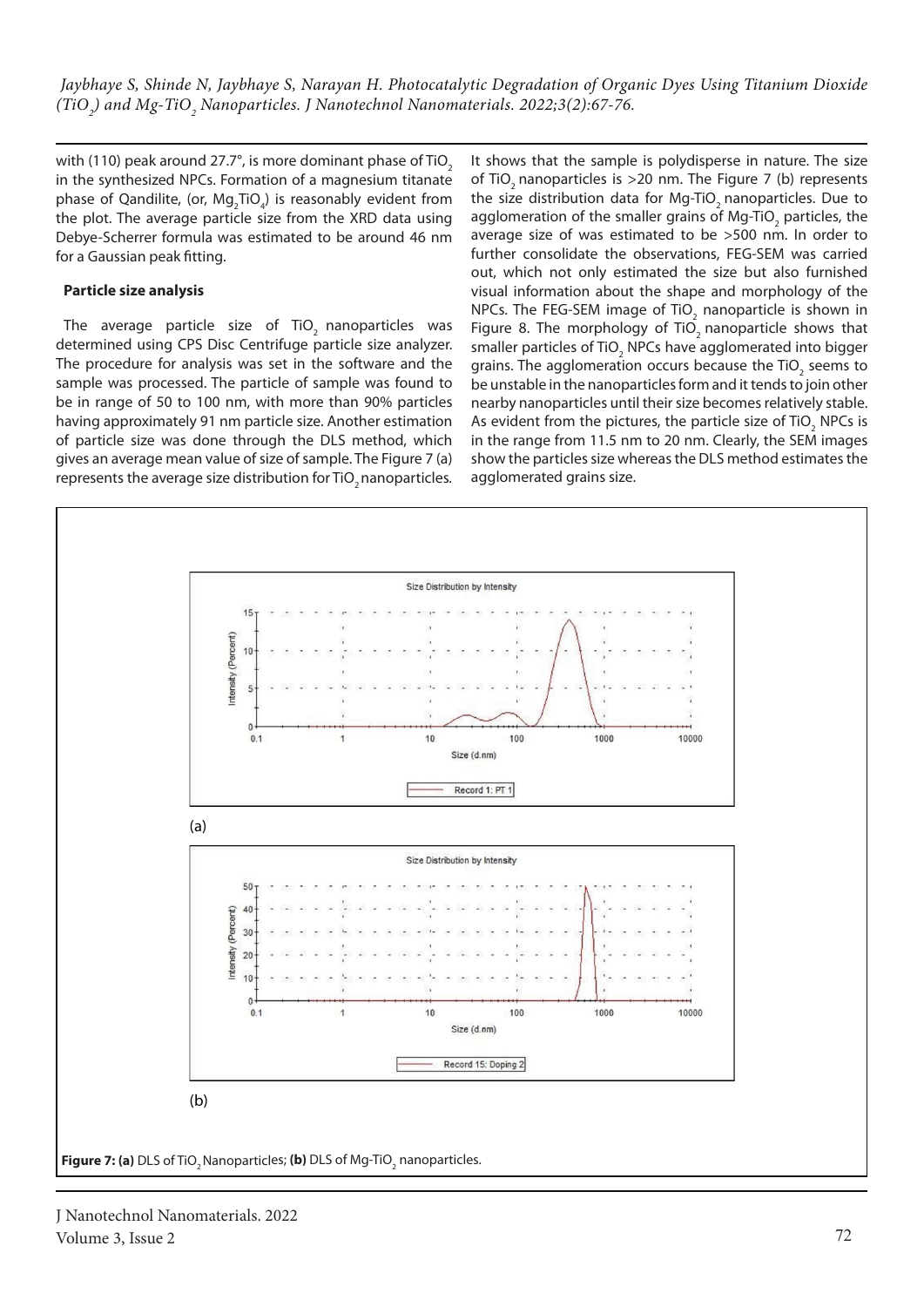

#### **UV-Visible Spectroscopy**

UV-Vis Spectroscopy was carried out as priliminary test to determine the absorption properties and characteristics maxima of the samples. The absorption spectrum of pure TiO<sub>2</sub> nanoparticles showed a prominent peak at 377 nm and Mg-TiO<sub>2</sub> nanoparticles exhibited a peak around 390 nm. Throughout the study, the formation of TiO<sub>2</sub> nanoparticles and Mg-TiO<sub>2</sub> nanoparticles was confirmed by this method. The absorption maximum was noted in the range 300-430 nm for pure TiO<sub>2</sub> nanoparticles and for Mg-TiO<sub>2</sub> nanoparticles the range was 250-450 nm.

The graph depicted in Figure 9 shows the comparative photocatalytic degradation of the dyes MB and MO in the presence of pure TiO<sub>2</sub> NPCs. It is evident that the degradation of MB dye by pure TiO<sub>2</sub> is better than that of MO dye as the NPC degrades MB by 64 %, but MO only by 28 % in approximately an hour time. These values also seem to be the maximum achievable degradation as the curve flattened out after 70 min.

From the data obtained, it was determined that the rate of degradation follows a first-order pattern for all NPCs. The observed rate-constant  $(k_{obs})$  was estimated from the slope of a linear regression analysis of ln (C/C<sub>o</sub>) versus time, and was found to be 1.51  $\times$  10<sup>-2</sup> min<sup>-1</sup> and 0.44  $\times$  10<sup>-2</sup> min<sup>-1</sup>, for degradation of MB and MO dyes, respectively. It was also noted that before flattening-out after 50 minutes, the rate of degradation was marginally faster with  $(k_{obs})$  being 2.01  $\times$  10<sup>-2</sup> min<sup>-1</sup> and  $0.59 \times 10^{-2}$  min<sup>-1</sup>, respectively.

# **Degradation of dyes with Mg-TiO2 nanoparticles**

As mentioned earlier, prior to degradation experiments, the Mg-TiO<sub>2</sub> NPC samples were pre-treated in two different ways: While both D1 and D2 samples were kept stirred for a long time, the latter was sonicated too.

Figure 10 shows the degradation of MB and MO dyes in the presence of Mg-TiO<sub>2</sub> NPC samples. The percent degradation was obtained by taking the difference between initial and final optical density of solution at 660 and 460 nm, respectively, for MB and MO dyes.

On the other hand, it is observed that D1 Mg-TiO<sub>2</sub> sample produced only about 16%, whereas D2 Mg-TiO<sub>2</sub> led to nearly 26 % degradation of MO in approximately 1 h time. It may further be noted that the degradation of MO dye with pure TiO<sub>2</sub> NPC is better than both D1 and D2 types of Mg-TiO<sub>2</sub> NPC samples. Nevertheless, compared to the un-sonicated D1 sample, the sonicated D2 Mg-TiO<sub>2</sub> NPC sample seems to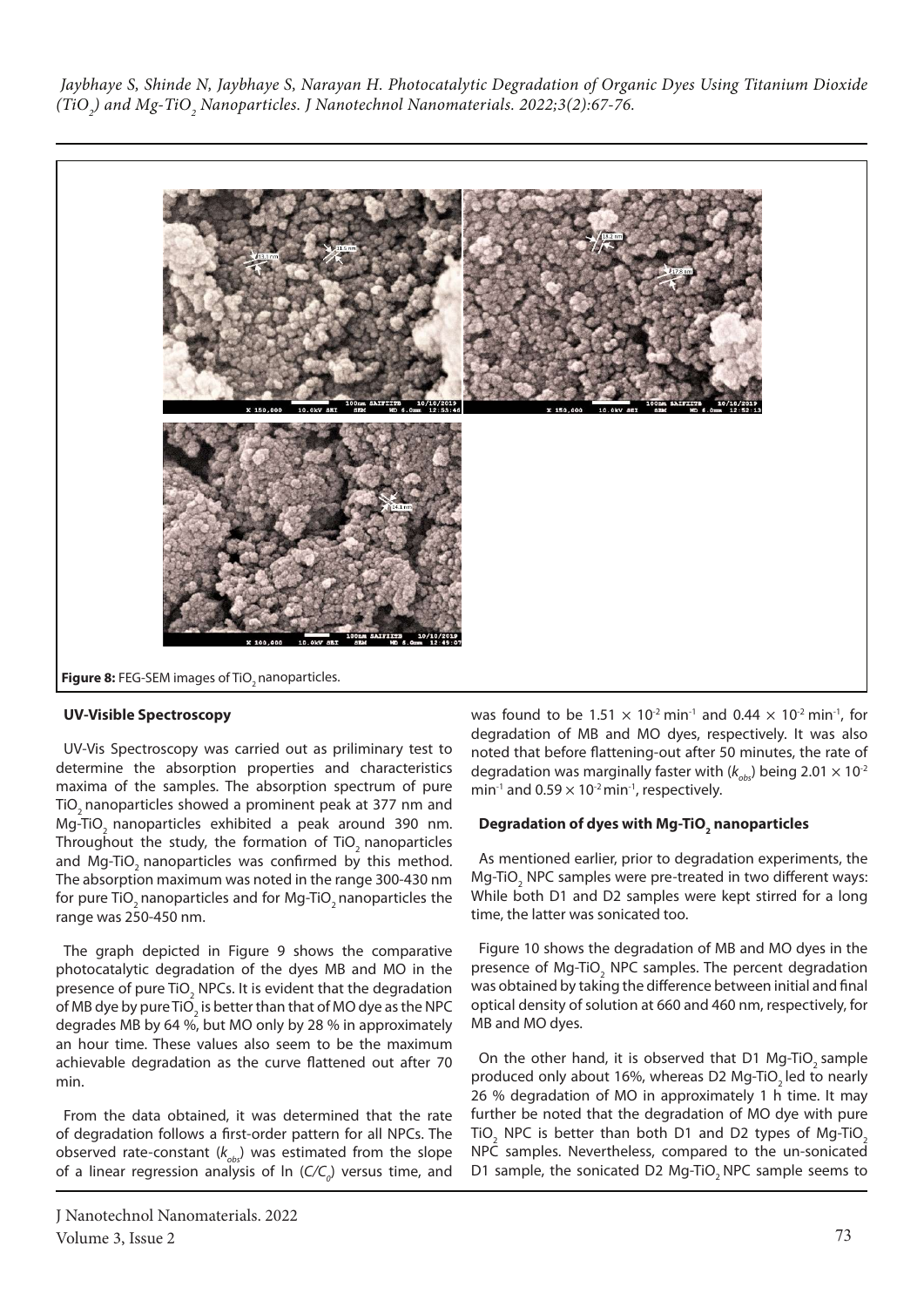



be more active, and is nearly as efficient as pure TiO, NPCs, as expected. Similar analysis of data gives the values of  $(k_{\alpha b})$ as 0.74  $\times$  10<sup>-2</sup> min<sup>-1</sup> and 1.70  $\times$  10<sup>-2</sup> min<sup>-1</sup>, respectively, for degradation of MB dye with D1 and D2 Mg-TiO<sub>2</sub> NPC samples. On the other hand, for degradation of MO dye with D1 and D2 NPCs, the ( $k_{obs}$ ) was estimated to be 0.26  $\times$  10<sup>-2</sup> min<sup>-1</sup> and 0.40  $\times$ 10<sup>-2</sup> min<sup>-1</sup>, respectively.

Stirring of solution ensured that every part of the solution was exposed to the illumination from source of light for enhanced photo-excitation. On the other hand, the process of sonication breaks the agglomerated lumps into their constituents, smaller particles and grains, and also helps them disperse uniformly throughout the solution. Larger specific surface area due to the smaller particles and grains supports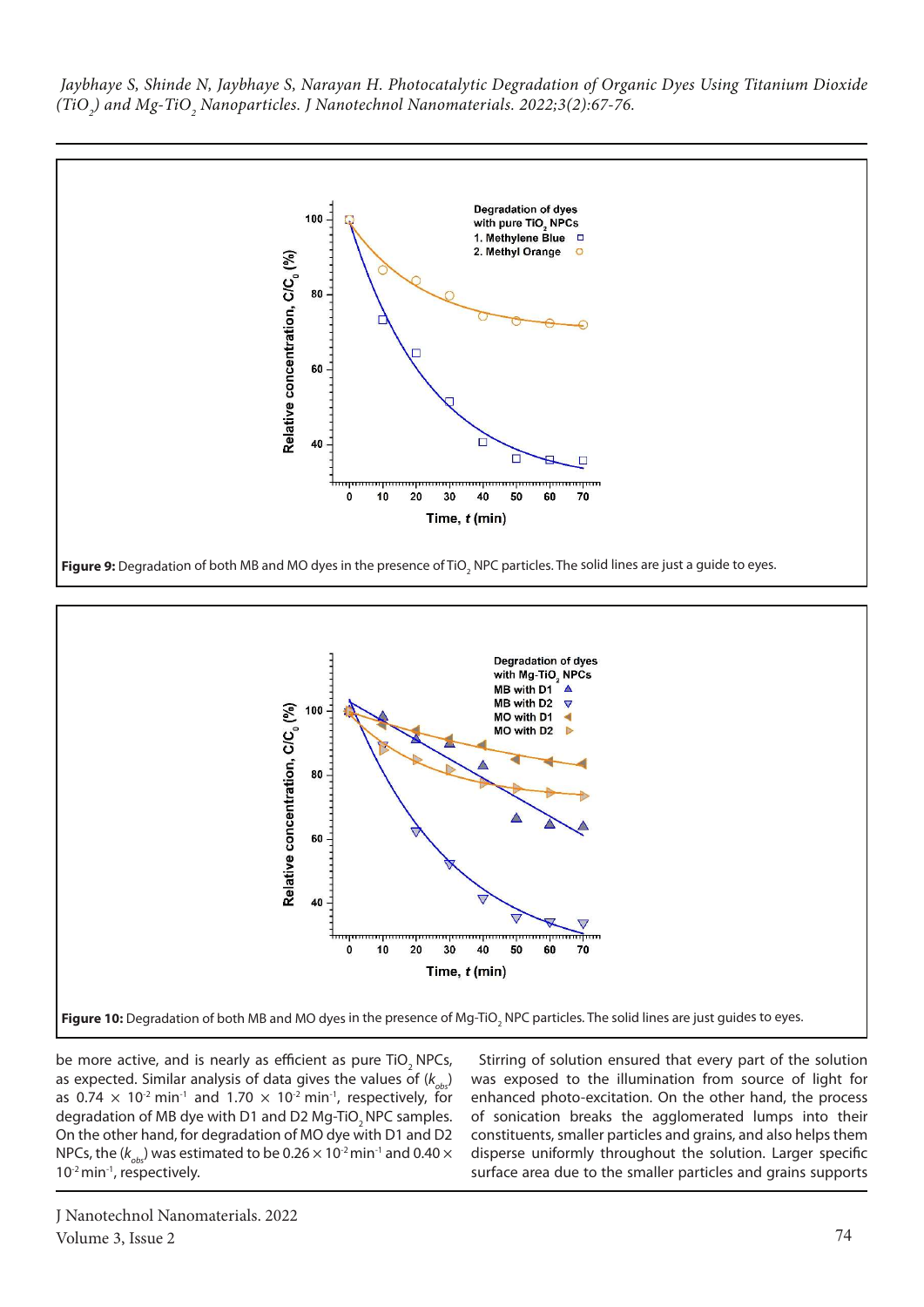more adsorption, which in turn facilitates better photosensitization. As a result, the uniformly suspended, smaller NPC particles produce better degradation of both MB and MO dyes, as observed with D2 Mg-TiO<sub>2</sub> NPC sample.

The probable mechanism of degradation could be attributed to SPR (Surface Plasmon Resonance) effect where excited surface electrons interact with the dissolved oxygen molecule and produce highly active hydroxyl radicals, while allowing nanoparticles interact with the ionic dyes. In terms of the basic constituents, the chromophores responsible for characteristic colours in dyes, i.e. MB and MO in present case, were broken down and thus the dyes degraded with in the presence of NPCs under visible light illumination. Therefore, it is evident that the synthesized NPCs have potential photocatalytic properties for the degradation of dyes in the presence of visible light.

# **Conclusion**

Titanium dioxide-based nanoparticles can be successfully produced through biosynthesis, which is a simple, ecofriendly, less-toxic and inexpensive method of synthesis. In the available literature, sol-gel technique has been reported as the most popular method of synthesis, of these, and other similar, nanomaterials. In the present study, we employed the wet chemical method of synthesis of nano-sized pure TiO. sample using the leaf extract of Peepal (*Ficus religiosa*) along with Mg doped TiO<sub>2</sub> nanomaterials. The range of grain-size was estimated to be within 11 to 20 nm for the pure NPCs and up to 91 nm for the agglomerated particles, as confirmed from DLS and FEG-SEM results. For the Mg doped samples, the smaller grains agglomerated up to 500 nm sized particles.

As a potential application, the photocatalytic degradation of MB and MO dyes with the synthesized NPCs was carried out under visible light excitation. Degradation of these dyes has been reported, but under different sets of conditions, which could be a combination of various source of light (UV, visible, or both), differently doped TiO<sub>2</sub>, etc. In the present study, expected results of degradation were obtained. Pure TiO<sub>2</sub> showed better degradation primarily because of the smaller particle size. Other possibilities for marginally inferior degradation shown by the doped NPCs may be attributed to (i) the higher recombination of photogenerated electrons with the holes, and (ii) inappropriate excitation wavelength emitted from tungsten lamp. Nevertheless, the results obtained from this study definitely call for more detailed investigations directed to the understanding of various factors that influence the final degradation efficiency, such as, particle size, doping type, excitation wavelengths, etc.

# **References**

1. Hashimoto K, Irie H, Fujishima A. TiO2 photocatalysis: a historical overview and future prospects. Japanese Journal of Applied Physics. 2005 Dec 8;44(12R):8269.

2. Linsebigler AL, Lu G, Yates Jr JT. Photocatalysis on TiO2 surfaces: principles, mechanisms, and selected results. Chemical Reviews. 1995 May;95(3):735-58.

3. Nyamukamba P, Okoh O, Mungondori H, Taziwa R, Zinya S. Synthetic methods for titanium dioxide nanoparticles: a review. titanium dioxide-material for a sustainable environment. 2018 Nov 5;10.

4. Narayan H, Alemu H, Macheli L, Thakurdesai M, Rao TG. Synthesis and characterization of Y3+-doped TiO2 nanocomposites for photocatalytic applications. Nanotechnology. 2009 Jun 3;20(25):255601.

5. Narayan H, Alemu H, Macheli L, Sekota M, Thakurdesai M, Gundu Rao TK. Role of particle size in visible light photocatalysis of Congo Red using TiO2·[ZnFe2O4] x nanocomposites. Bulletin of Materials Science. 2009 Oct;32(5):499-506.

6. Beydoun D, Amal R, Low G, McEvoy S. Role of nanoparticles in photocatalysis. Journal of Nanoparticle Research. 1999 Dec;1(4):439- 58.

7. Barka N, Qourzal S, Assabbane A, Nounah A, Ait-Ichou Y. Photocatalytic degradation of an azo reactive dye, Reactive Yellow 84, in water using an industrial titanium dioxide coated media. Arabian Journal of Chemistry. 2010 Oct 1;3(4):279-83.

8. Salama A, Mohamed A, Aboamera NM, Osman TA, Khattab A. Photocatalytic degradation of organic dyes using composite nanofibers under UV irradiation. Applied Nanoscience. 2018 Feb;8(1):155-61.

9. Viswanathan B. Photocatalytic degradation of dyes: an overview. Current Catalysis. 2018 Aug 1;7(2):99-121.

10. Waghmode MS, Gunjal AB, Mulla JA, Patil NN, Nawani NN. Studies on the titanium dioxide nanoparticles: Biosynthesis, applications and remediation. SN Applied Sciences. 2019 Apr;1(4):1- 9.

11. Rao KG, Ashok CH, Rao KV, Chakra CS, Tambur P. Green synthesis of TiO2 nanoparticles using Aloe vera extract. International Journal of Advanced Research in Physical Science. 2015;2(1A):28-34.

12. Singh A, Gaud B, Narayan H, Kurkure R, Jaybhaye S. Eco-friendly synthesis of zinc oxide nanoparticles for rayon pulp. Proc NULISTICE. 2018:76-80.

13. Eswaran SG, Narayan H, Vasimalai N. Reductive photocatalytic degradation of toxic aniline blue dye using green synthesized banyan aerial root extract derived silver nanoparticles. Biocatalysis and Agricultural Biotechnology. 2021 Sep 1;36:102140.

14. Rahman A, Prasanna A. Characterization of silver nanoparticles biosynthesized using ficus religiosa plant leaf extract. Int Res J Eng Tech. 2018;5(12):272.

15. Kavitha KS, Baker S, Rakshith D, Kavitha HU, Yashwantha Rao HC, Harini BP, et al. Plants as green source towards synthesis of nanoparticles. International Research Journal of Biological Sciences. 2013 Jun;2(6):66-76.